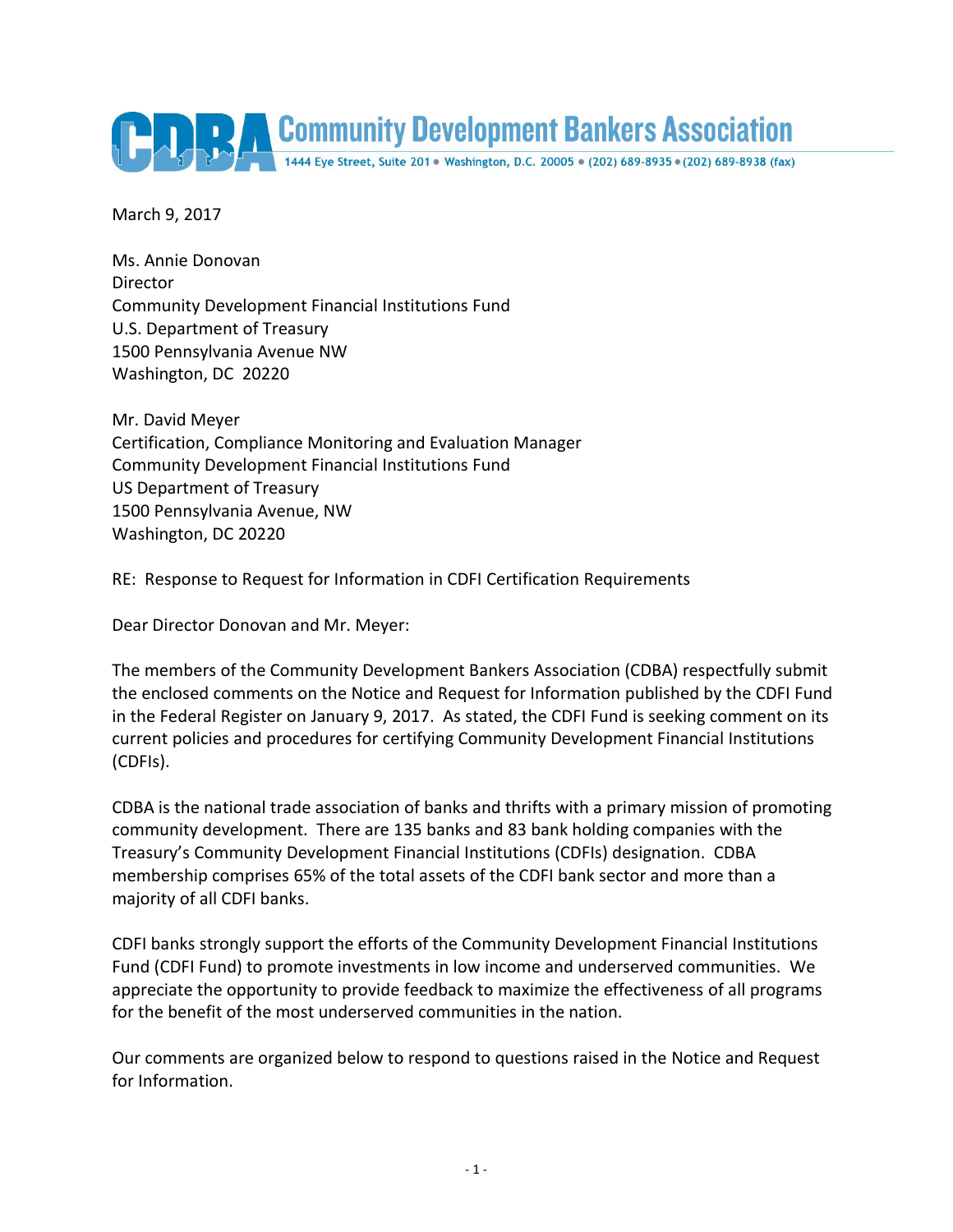### **1. Legal Entity:**

 $\overline{a}$ 

In the case of Insured Depository Institutions, we recommend no changes to the current standards for establishing that an organization is a Legal Entity.

#### **2. Primary Mission Test**

Barring Predatory Actors: In recent years, significant concerns have surfaced about the predatory nature of consumer and small business products offered by entities that often target low income, unbanked, underbanked or other vulnerable populations. CDFI banks and credit unions are subject to numerous regulations by their primary regulators and the Consumer Financial Protection Bureau (CFPB) that safeguard against offering predatory or inappropriate consumer products. Among regulated CDFIs, these safeguards are effective in ensuring predatory products are not offered. Thus, we believe there is no need to change the current standard for demonstrating "a primary mission of promoting community development" for regulated CDFIs.

Predatory products are most prevalent among nonregulated entities targeting consumer and small business customers. Thus, CDBA recommends the CDFI Fund develop a set of criteria to evaluate Financial Product alignment with the Primary Mission test (e.g. APR, fees, structure, collection procedures) for nonregulated entities offering these products. As a minimum benchmark, the CDFI Fund could use standards set forth by the CFPB for similar products. For example, an entity offering small dollar loan products that meets the CFPB definition of a "covered"<sup>1</sup> loan should not be eligible for CDFI certification. The CDFI Fund's purpose is to build distressed communities and underserved populations. Thus, it should retain the authority to reject an applicant for certification if it believes their products and services do not align with the Primary Mission test because they are not sufficiently transparent or could be harmful to consumers.

Tax Status: CDBA strongly objects to setting different certification requirements based on the tax status. Tax status is not a screen for "mission purity." When Congress created the CDFI Fund in 1994, the authorizing statute makes no distinctions that would allow the CDFI Fund to apply a different set of eligibility requirements on the basis of tax status. In fact, the legislative history is abundantly clear that for-profit CDFIs were seen as a key part of the sector and were intended receive support from the new CDFI Program. Making it harder for for-profit entities to become certified only deepens and institutionalizes the CDFI Fund's bias toward funding 501(c)(3) nonprofit CDFIs at the expense of other CDFI types.

The largest group of for-profit CDFIs are regulated banks and thrifts. The average size of a CDFI bank is \$341 million – significantly larger than the vast majority of nonprofit CDFIs and possessing greater capacity to delivery capital and create impact at scale. At 12/31/2016, the

 $^1$  CFPB proposed rule for Payday, Vehicle Title, and Certain High-Cost Installment Loans as published in the Federal Register on June 2, 2016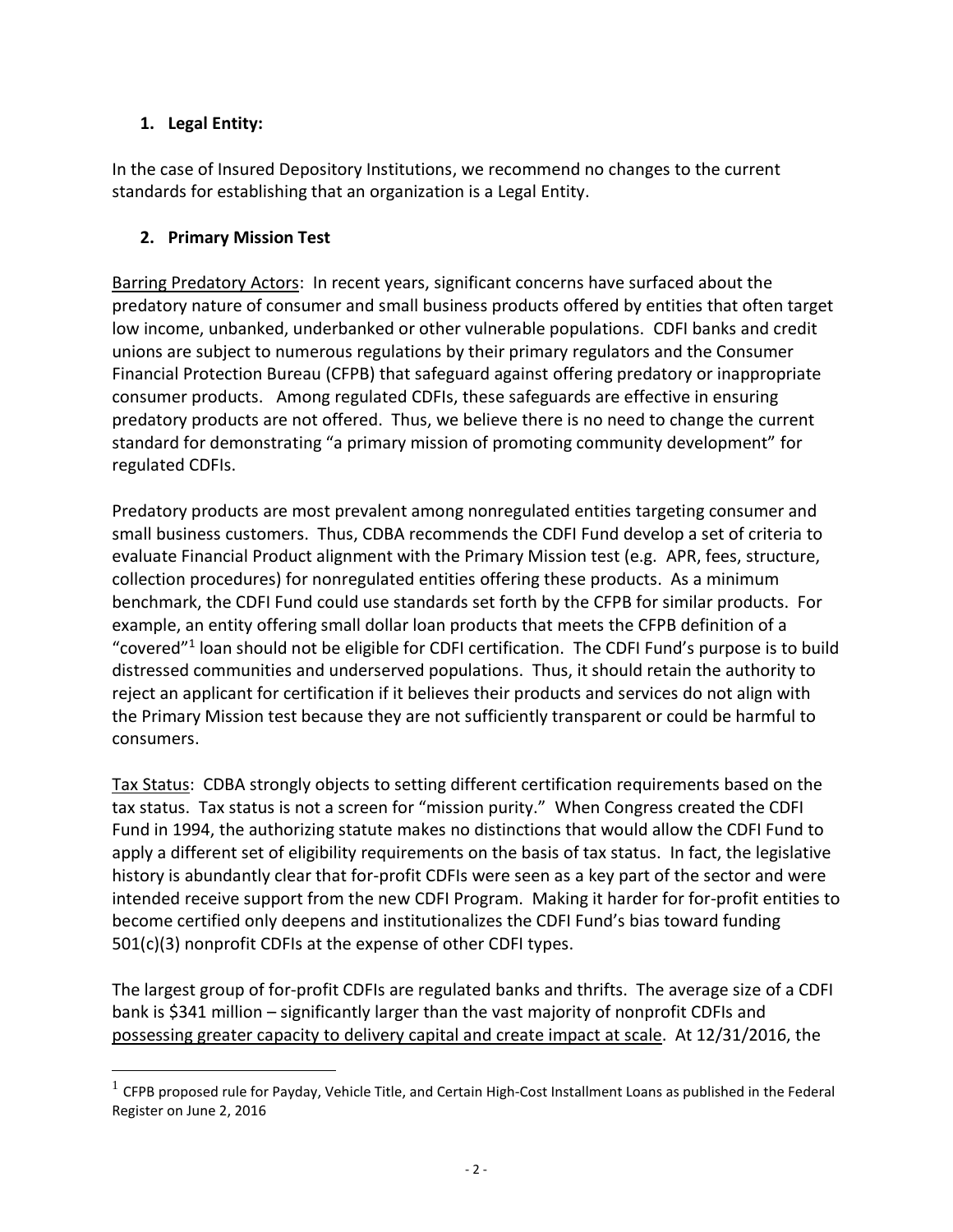CDFI bank sector reported \$32.2 billion in loans outstanding. By comparison, the nonregulated CDFI sector (which is mostly nonprofit) has only \$14.3 billion in total assets.

If the CDFI Fund is concerned for-profit entities offering predatory products may seek certification – they should focus on the products – not the tax status of the provider. As discussed above, CDBA strongly recommends that the CDFI Fund focus developing a methodology for screening out applicants that offer harmful products – rather than penalizing good CDFIs that are committed to serving their communities just because they are for-profits.

Intentionality: Since the CDFI Program regulations were first published in 1996, the CDFI Fund and industry have struggled with the concept of how to measure intent and how to know if an entity is truly mission focused." As a practical matter, it is not realistic for the CDFI Fund to look into the "hearts and minds" of every CDFI's management team and/or Board of Directors to subjectively assess the "purity" of their motivations.

CDBA believes the CDFI Fund should continue to focus on what an entity does and whom or where it serves -- as intended by Congress. Setting a subjective screening criteria based on perceived "intentionally" will likely have the unintended consequence of preventing some truly deserving and needy communities from being able to benefit from access to CDFI Fund resources. As noted above, CDBA believes that tax status should NOT be used as a proxy for "mission purity" or "intentionality." Over 20 years, the CDFI Fund has significant evidence of highly impactful and mission oriented CDFIs that are for-profit entities.

### **3. Financing Entity Test**

CDBA believes that the current standard for meeting the financing entity test should remain the same for regulated CDFI banks and credit unions. Currently, regulated CDFIs automatically meet the Financing Entity requirements. With regard to nonregulated CDFIs, CDBA will defer to the recommendations of trade associations whose membership principally consists of such entities on the appropriate Financing Entity standards.

### **4. Target Market Test**

Minimum Threshold: CDBA opposes increasing the minimum level of targeting for certification. All CDFIs must balance a double bottom line between mission and sustainability. Mission is core to a CDFI's purpose and most CDFIs exceed the 60% threshold (most by a significant margin). Yet, CDFIs also need to be responsive to market demand, earn sufficient returns to cover operations, and build equity that is ultimately deployed into the community. Not every loan a CDFI originates or customer they serve will (or should be expected to) meet the Target Market qualifications. Those transactions and customers, however, are important because they help support the CDFI's mission when they generate income. To be sustainable, CDFIs must generate income from a variety of sources.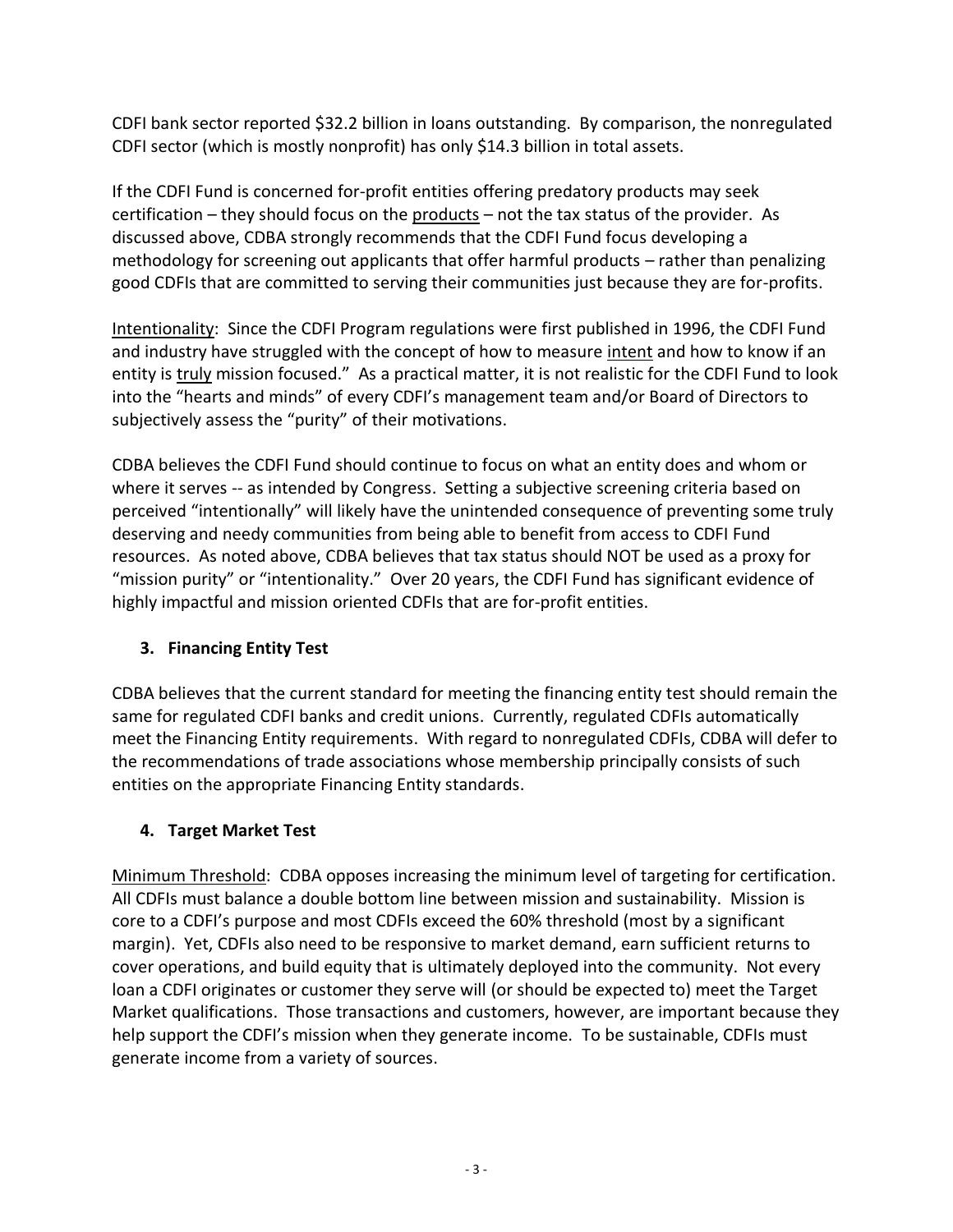Federal policy makers first formally recognized CDFIs more than 20 years ago. Yet, regulated CDFI banks and credit unions still encounter examiners that remain skeptical about community development lending and believe predominantly serving low income communities may compromise the financial integrity of the institution. Prior to publishing the first set of CDFI Program regulations in 1995, the CDFI Fund staff consulted extensively with the CDFI industry and Federal banking and credit union regulatory agencies to determine the right balance. After much deliberation, a consensus emerged around the 60% threshold. If the CDFI Fund's targeting requirements were increased, it would likely raise "red flags" with the regulatory agencies. Examiner pressure could make it more difficult for even the most mission focused CDFI banks and credit unions to remain certified. Instead of raising the threshold for certification, we suggest that setting a high bar on deployment of Federal money to Target Markets is appropriate.

Threshold by CDFI Type: Regardless of CDFI type, CDBA opposes increasing the minimum level of targeting for certification. Regulated CDFI banks and credit unions receive significant regulatory scrutiny around earnings, capital, risk, and other matters. Unlike nonregulated CDFIs, however, regulated CDFIs have little or no access to grant or philanthropic resources (except the CDFI Fund) to fill gaps or mitigate risk. As noted above, while most regulated CDFIs exceed the 60% threshold, raising the minimum threshold above its current levels will likely create unneeded and unproductive additional scrutiny from "safety and soundness" examiners. Nonregulated nonprofit CDFIs have access to philanthropic resources, perhaps they could be held to a higher targeting standard. But, in the interests of fairness, CDBA recommends that all CDFIs be held to a consistent set of targeting standards at the current 60%.

Verifying Data: The annual certification report asks CDFIs to self-report summary data that demonstrates at least 60% of their total lending meets the Target Market test. CDBA does not believe it is necessary to require all CDFIs to submit documentation to support the summary data. A less burdensome alternative would be to require CDFIs to maintain an internal list of all transactions by number and dollar amount. The CDFI Fund should preserve the right to request the list and only request transaction documentation where it is concerned about the validity of data submitted. We do not believe statistical sampling of loans is a good option. This process will be costly and burdensome to both CDFI banks and the CDFI Fund with little likely difference in the outcome on a certification decision.

Financial Services: CDBA recommends the CDFI Fund remain flexible on the type of evidence or proxies that a CDFI can provide to demonstrate how financial services serve a Target Market(s). Nearly all CDFI banks and credit unions provide basic retail financial services to customers. Financial services include a diverse range of offerings, including checking and savings accounts, credit cards, debit cards, prepaid cards, safe deposit boxes, certificates of deposit, money market accounts, and investment management services. In the case of business customers, the offerings may include cash management, payment systems, merchant card processing, payroll services, lock box services, and others. Services may be provided at a branch office, online, or through a mobile device.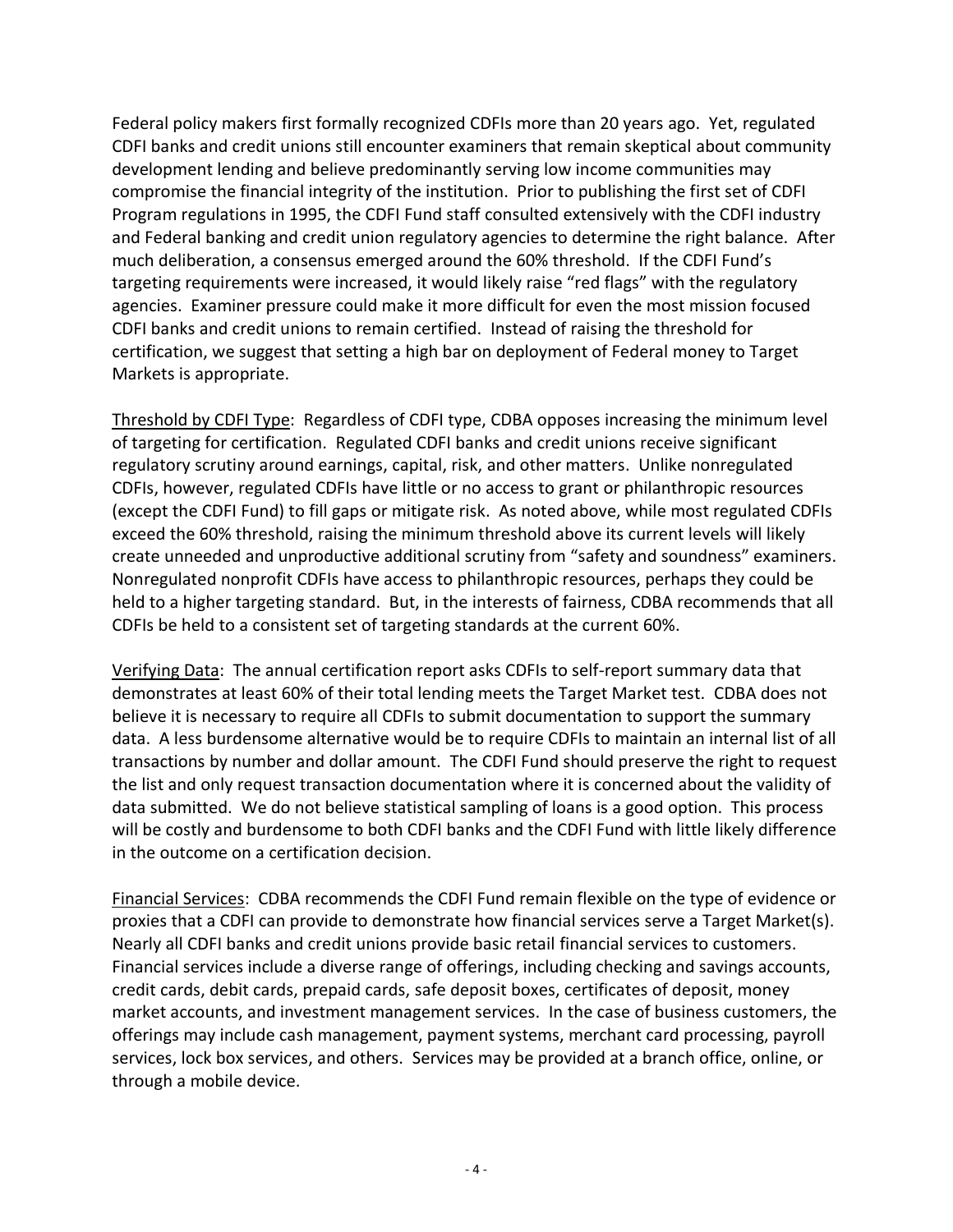To meet the Financial Service reporting requirements, the CDFI Fund currently requires that deposit accounts be geocoded and the aggregate dollar amount of deposits reported. Given that residents of low-income communities often have lower account balances, the number of accounts should be considered as well. As the financial services landscape rapidly changes, the CDFI Fund should remain open to a variety of methodologies and proxies for demonstrating how financial services serve a Target Market(s) beyond simple geocoding or collecting income data. Given the variety and complexity of financial services offered by depository CDFIs, it is impossible to proscribe a single methodology for the Target Market test. The policies governing certification should explicitly state that CDFIs can present alternative methodologies or proxies that can be accepted in lieu of geo-coding or collection of income data. Examples:

- Some prepaid vendors can provide data on the business where a debit card is used;
- Some debit card products can access government benefits; thus, program eligibility requirements could be used as a proxy for customer income data; and
- Most banks track the branch office in which a customer account is opened and the branch address can be geocoded.

Finally, we recommend the CDFI Fund consider eliminating the requirement for regulated CDFIs to submit deposit or other financial service data if they comfortably meet the 60% test based on lending activity only. Consideration of financial service data could be offered an option if a bank or credit union needs to supplement its lending data in order to meet the 60% test. As noted above, most CDFIs are well above the 60% Target Market test. Thus, requiring submission of geocoded deposit data appears to add little or nothing to most certification decisions but adds significant costs to the CDFI.

Emerging Products: Over the 20 years, since the CDFI Fund began certifying CDFIs, technology has sparked fundamental changes in the financial services landscape. On one hand, technology advances are expanding access to financial products among underserved customers; yet, some of these offerings have been predatory and harmful. The CDFI Fund should encourage CDFIs to be innovative and use technology to offer products and services that are good for customers and communities. The CDFI Fund should explore creation of a new category of "emerging products" that can qualify toward meeting the Target Market test requirements if they promote financial inclusion. The CFPB's Project Catalyst provides a framework for evaluating products and services that may be useful to CDFI Fund. Interested CDFIs should be able to apply to the CDFI Fund for an "emerging products" exception to the Target Market test. The CDFI Fund should review each product to ensure it is appropriately structured and not harmful to customers. Approved "emerging product" pilots should be given flexibility on the collection of income data and Investment Area restrictions and required to report to the CDFI Fund on how the product meets the financial inclusion goals.

Time Period: The Target Market Test is currently based on lending activity that occurred during an applicant's last fiscal year and year-to-date lending. Using such short-term data is highly problematic. Demand ebbs-and-flows in most markets; thus, evaluating only originations over less-than-a-two year period will not reflect the full scope of a CDFI's activities. We recommend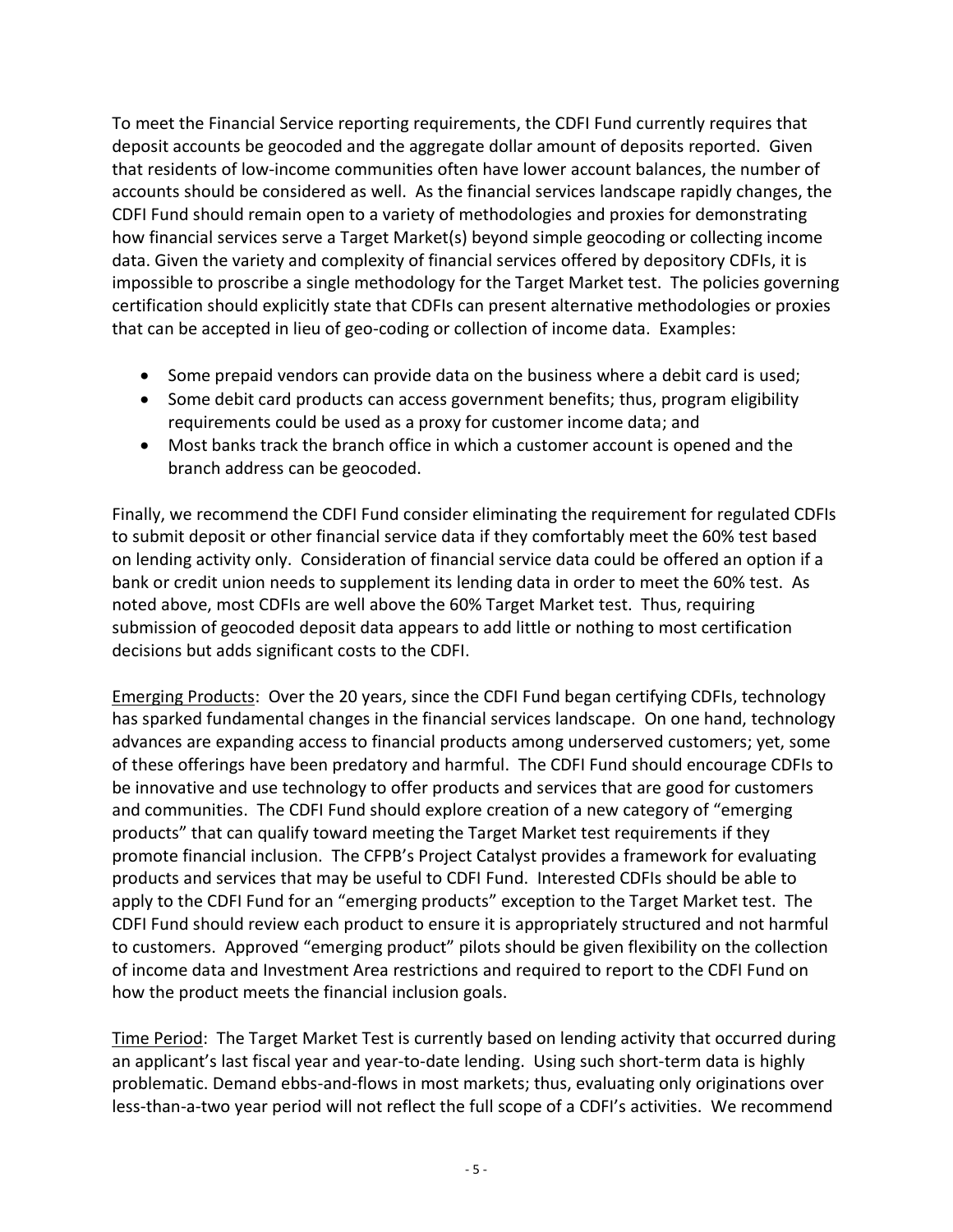using: (1) three full fiscal years of annual originations; and (2) data from a CDFI's outstanding portfolio. As the CDFI Fund has adopted an annual certification process, it should use annual origination data previously submitted rather than requiring resubmission of the same data.

Investment Area: The CDFI Fund's current process for defining geographic units that collectively meet the Investment Area distress criteria works. The CDFI Fund's provision that allows Investment Areas to be composed of a set of contiguous geographic units that may include a small portion of units that do not individually qualify as Investment Areas, is appropriate and consistent with how CDFI operate in their local markets. CDBA recommends no change to current policy. The CDFI Fund's online mapping system, however, has technical limitations that prevent the aggregation of census tract and county level Investment Areas. CDBA recommends that these technical glitches be corrected.

Target Populations: Over the past 20 years, technology has radically changed how many consumers access financial products and services. While studies show some customers still prefer to go to a branch or ATM for services, online banking, mobile banking, debit cards, and other media are rapidly gaining popularity. The recent influx of nonregulated FinTech companies is also changing how customers access consumer and small business loans. CDBA recommends updating the Target Market framework to reflect the evolution in the financial services sector. Increasingly CDFIs will likely be serving a mix of geographic areas and Target Populations.

Our nation needs both strong local communities and an inclusive financial service sector that is fair, serves everyone, and provides opportunity. A revised Target Population policy should incorporate a focus on financial inclusion. In the case of many technology-driven financial products and services, obtaining customer income data to ensure they meet the "80% of less of median family income" standard may not be feasible.

The CDFI Fund will need to work with practitioners to develop an alternative set of proxies or methodologies for measuring financial inclusion and service to low income, unbanked, underbanked, and other vulnerable populations in lieu of the current 80% of area median income methodology. For example, several CDFI banks have launched technology-driven consumer products (i.e. debt cards, online small dollar loans) intended to provide un-banked and under-banked customers with access to responsible products. These products are accessible and benefit customers that might otherwise not be served -- or fairly served. Yet, if a portion of the customers live outside of the bank's current Investment Area(s), they may eventually detract from a bank's ability to meet the Target Market test if demand for the products grows. The CDFI Fund should encourage, not discourage, product innovation that promotes financial inclusion. To this end, the CDFI Fund should allow CDFIs serving Target Populations to serve such customers without regard to location – including a national market.

Other Targeted Populations: CDBA recommends that all race and ethnicity based Target Populations be treated equally provided the applicant can demonstrate that the Other Target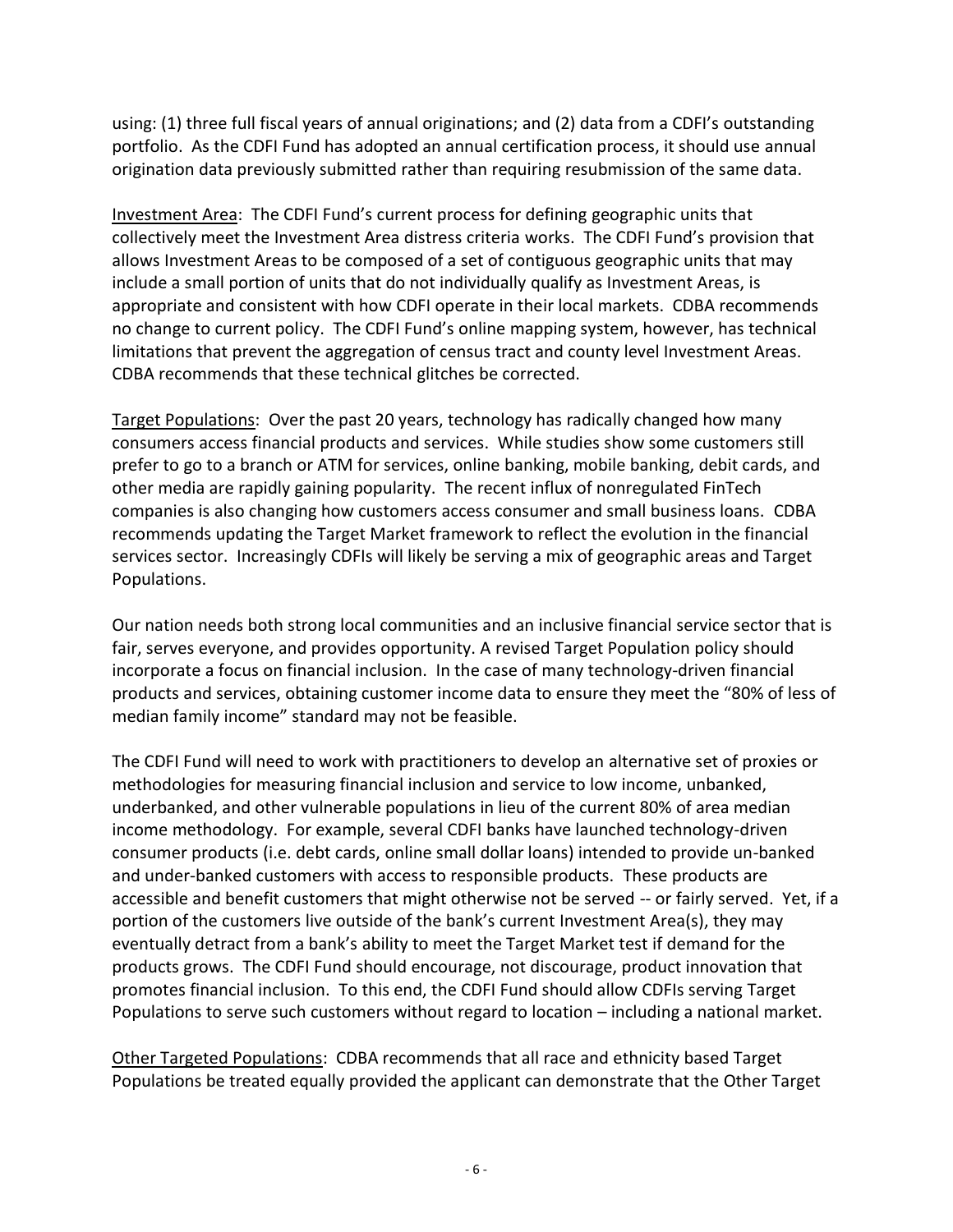Population it serves faces significant challenges with access to capital, financial inclusion, or economic opportunity.

National Target Market: As noted above, if a CDFI is approved to serve a Target Population, they should be permitted to serve a national service area. Recognizing that it is unlikely that any CDFI will be able to complete transactions in every state, it is impractical to set minimum threshold for geographic dispersion of transactions. In fact, such thresholds could serve as a barrier to a CDFI reaching into new geographic regions without risking their certification – or creating unnecessary administrative burden for the CDFI and the CDFI Fund to process amendments to a certification.

## **5. Development Services**

CDBA is strongly opposed to: (1) requiring CDFIs to provide a corresponding Development Services for each Financial Product and Service; and (2) requiring CDFIs to offer each Development Service each year to maintain certification status. Every customer is different. Some customers require support from a CDFI – but others do not. The definition of Development Services should remain highly flexible. The nature, frequency and amount of services provided to a customer must left to the discretion of each CDFI. Requiring such an onerous standard would particularly harm regulated CDFIs that offer a wide range of financial products and services.

The expansion of technology-driven products and services further complicates the question of what type, how much, and how frequently a customer needs or wants Development Services. We encourage the CDFI Fund to allow CDFIs the flexibility to offer Development Services in the form most appropriate to each customer. Mandating how and when CDFIs provide Development Services as a condition for certification will: (1) unnecessarily increase costs; (2) put the CDFI Fund in the position of micro managing how CDFIs serve their customers; and (3) remove the flexibility needed to tailor services to each customer.

To be noted the most important Development Services a CDFI typically offers is one-on-one technical assistance. In recent years, the CDFI Fund appears to have shifted its preferences in funding applications and certification to Development Services offered in the form of structured classroom style training or other formal services. CDBA recommends that all Development Services be valued equally.

# **6. Accountability**

Over the past 20 years, technology has radically changed how consumer access financial services. As technology disrupts and unbinds financial service delivery to geography, the CDFI Fund needs to rethink its interpretation of the Accountability test. A rigidly applied accountability test runs the risks of: (1) preventing CDFIs from adapting to change; and (2) puts the CDFI Fund in the position of micromanaging the CDFI industry.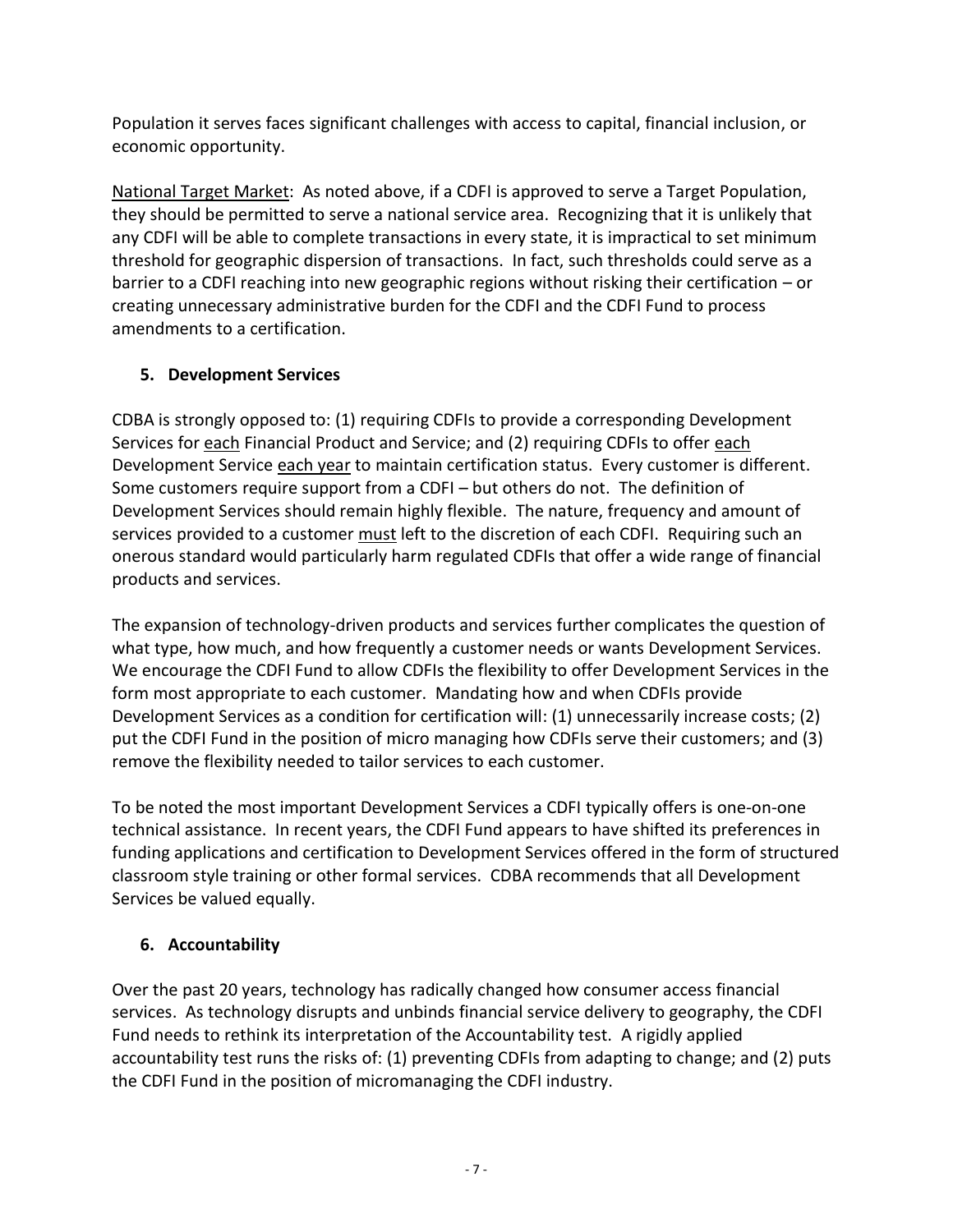CDBA recommends that the CDFI Fund take a flexible approach in applying the accountability test. CDFIs serve different types of Target Markets. In the coming years, all CDFIs will challenged to serve their customers in new ways and the scope of a "community" within the financial services sector will likely expand beyond the geographic, demographic and other boundaries that have traditionally defined community development. If the Accountability standards are too rigid, it may prevent CDFIs from adapting to market changes.

Numeric Standards: CDBA is opposed to setting strict numeric accountability standards for the composition of members of a CDFI's Board of Directors. In determining the right balance of "accountability' representatives, the CDFI Fund should consider the context within which the CDFI operates. Strict minimum percentages for Directors and/or advisory board members can be problematic if unexpected vacancies occurs. In addition, if a CDFI serves a large geographic area, multiple Target Markets, or a multi-state/national market, it can result in creation of a Board that is so large it becomes unwieldly and ineffective as a governance body. In the case of rural CDFI banks, meeting the accountability requirements can be challenging because the pool of qualified individuals is limited. Currently, individuals related to any bank employee or significant bank shareholder cannot be counted toward meeting the accountability test. Furthermore, many CDFI banks are family owned, including a large portion of Minority Depository Institutions and rural banks. In family-owned bank, the Board may be comprised of a significant number of related individuals – making it difficult to meet the accountability test based on Director composition. Hence, greater flexibility is needed to allow each CDFI to propose an accountability strategy that makes sense for its context. Finally, the CDFI Fund currently does not allow a CDFI bank's CEO to be considered in the numerator when using a numeric percentage to the Accountability test, but keeps the bank CEO in the denominator. Regulators require a bank's CEO to be on the Board. Thus, it is unfair to keep the CEO in the denominator and this practice should be ceased.

CDBA is concerned about the CDFI fund's practices of requiring a Board "accountability" representative for every Investment Area a CDFI may designate. Due to the peculiarities of the CIMS mapping system and the ever-changing nature of economic indicators, a CDFI may have to designate two different Investment Areas that are functionally part of the same market. Yet, the CDFI Fund requires that CDFI to appoint "accountability" representatives for each Investment Area. This practice easily results in Boards that become too large, unwieldly and ineffective as governance bodies.

Advisory Boards: Allowing CDFIs to use advisory boards to demonstrate accountability is important – particularly for regulated CDFIs. Advisory boards are valuable because they are flexible and can offer key insights to the needs of markets and submarkets. The expertise and skill set needed of bank Directors is often different. In the case of a bank, Directors have specific legal and fiduciary obligations proscribed by the Federal banking regulators and can be liable for the actions of the banks. These obligations are a significant disincentive for a small business owner, neighborhood resident, or others to serve of the Board of a bank. This circumstance can make it difficult for banks to recruit qualified Directors that can meet the accountability requirements.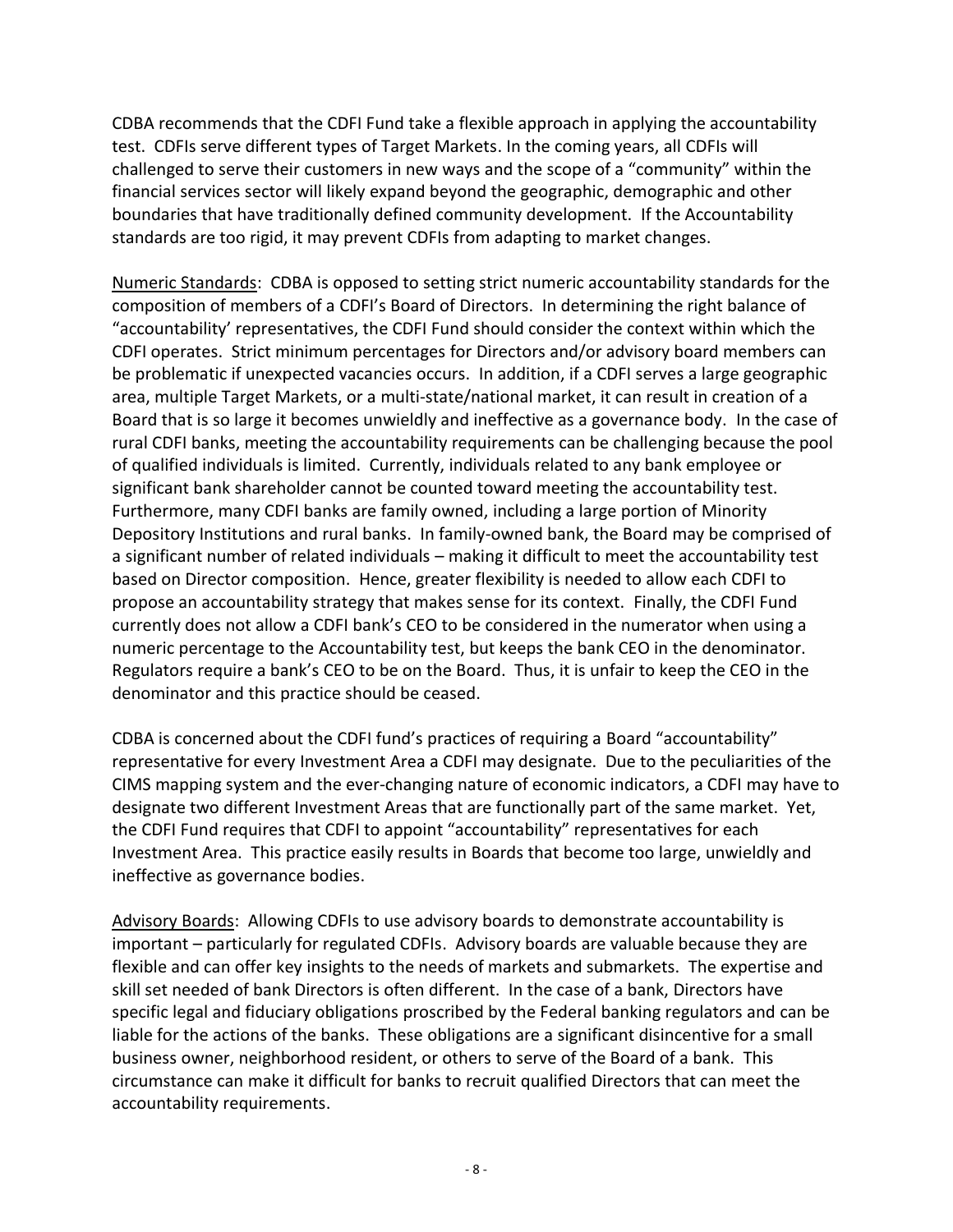CDFI Type: The CDFI Fund needs to embrace the diversity of the CDFI sector that includes regulated banks and credit unions and unregulated loan funds and venture capital funds. To that end, CDBA recommends that the CDFI Fund redesign its certification, funding application, and reporting formats in a manner that is tailored by CDFI type. Furthermore, in the case of regulated CDFI banks and credit unions, CDBA strongly encourages the CDFI Fund to adopt definitions and reporting standards that are consistent with bank and credit union regulatory agencies.

We appreciate the CDFI Fund's desire to have all CDFIs report data the same way to make it easier to aggregate its own data. Yet, regulated CDFIs have long-established regulatory definitions. These definitions are used to report financial performance, lending and other activities through the Call Reports (banks) or NCUA 5300 (credit unions). Banks and credit unions invest significant time and money into having regulatory compliant reporting systems. CDFI banks and credit union are part of a mature industry with well-developed definitions and standards.

Over the past 20+ years, the CDFI Fund has forced regulated CDFIs to go through the painstaking and expensive task of reclassifying their data to submit reports and applications. CDFI banks and their CDFI Bank Holding Companies and CDFI credit unions collectively comprise nearly 50% of the total number certified CDFIs and 87% of the total assets of the \$137.9 billion CDFI industry. Yet, the CDFI Fund's certification and funding applications, as well as reporting forms are tailored to the unstandardized framework of unregulated CDFIs. Simply providing a "cross walk" document instructing regulated CDFI how to translate their data into applications and reports tailored to unregulated CDFIs is *wholly inadequate*.

CDBA strongly recommends that the CDFI Fund respect and embrace the differences between the varying CDFI sectors. CDBA very strongly recommends that the CDFI Fund create certification and funding applications, as well as reporting requirements that are tailored by CDFI type.

Business Plan: CDBA does not believe an entity's business plan should be used as part of a certification determination.

End Beneficiaries: Each CDFI needs to assemble a Board with sufficient expertise to guide the organization. Board members must understand both mission and how a financial institution operates. It may not always be feasible to find an individual that possesses the expertise and capacity to serve as an active, contributing Director that is also a member of a Targeted Population. CDBA believes that representatives of organizations (e.g. education organizations, healthcare centers) that serve Target Population "end beneficiaries" provide an effective alternative strategy to obtain needed expertise. Such representatives often make very strong Board members because they possess a highly informed understanding of the challenges and issues faced by the population despite not being a member of the Target Population.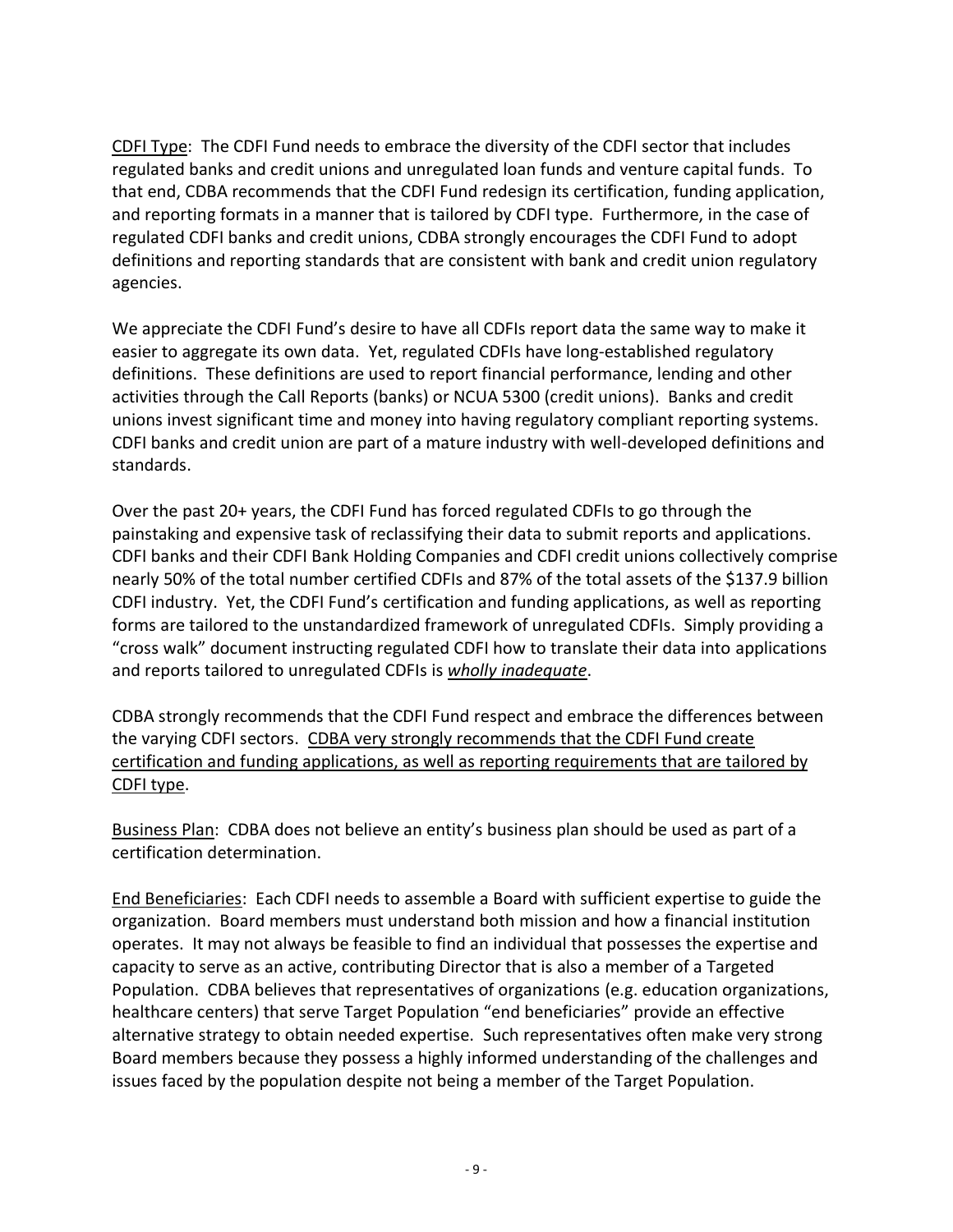National Target Markets: As noted, CDFIs serve different types of Target Markets. CDBA strongly discourages the CDFI Fund from creating a one-size-fits-all accountability standard for CDFIs. Each CDFI should have the flexibility to propose an accountability strategy that fits its context. The CDFI Fund should not seek to define what "local" means; this concept can vary depending on the market, products and services offered, and operating context. The CDFI Fund should develop a list of criteria for evaluating a CDFI's accountability strategy. This criterion should be published and the CDFI Fund should provide "real life" life examples used by practitioners that meet the requirements.

Web-Based Lending Platforms: As discussed above, accountability needs to match a CDFI's strategy and context. Web-based lending platforms are a delivery mechanism that, on their face, are not problematic. Technology enabled delivery possess the potential to increase access to capital; these platforms can deliver products faster and cheaper. The products offered on some platforms, however, are problematic when pricing, terms and conditions are not transparent. The lack of transparency, when targeted to low income, unbanked, underbanked or vulnerable populations, is among the greatest factors that allow predatory lending practices to flourish. Web-based lending platforms are most commonly associated with consumer and small business lending. As such, CDBA recommends that the CDFI Fund ensure that all webbased lending platforms be required to be in full compliance with all CFPB regulations to be considered for CDFI certification. In addition, the CDFI Fund should retain the authority to deny a certification application if they feel an applicant's products are not sufficiently transparent or the products are inappropriate for low income or vulnerable populations.

### **7. Non-Government Entity**

CDBA does not recommend any changes to how the CDFI Fund currently screens applicants to ensure they are non-government entities.

### **8. Certification Policy and Procedures**

Reason for Certification: On its face, CDBA does not object to asking applicants why they are applying for certification. Yet, it is unclear how this information will be used and its relevancy to the certification process. If a CDFI initially indicates that are applying for certification for marketing purposes or to obtain a regulatory exemption, can this information later be used to disqualify -- or make them less competitive when applying to any of the funding programs? In most cases, entities apply to be certified for a multitude of reasons.

Additional Data: CDBA believes that CDFI Fund should maintain the integrity of its certification process. CDBA does not object to the CDFI Fund using data obtained from other Federal agencies as part of a certification review. We strongly believe, however, that the CDFI Fund should not automatically grant certification to entities that have established eligibility under programs administered by other Federal agencies in lieu of its own certification. CDFI certification establishes eligibility for many of the CDFI Fund's competitive programs. Thus, all CDFIs that compete for scarce CDFI Fund resources must be held to the same standard.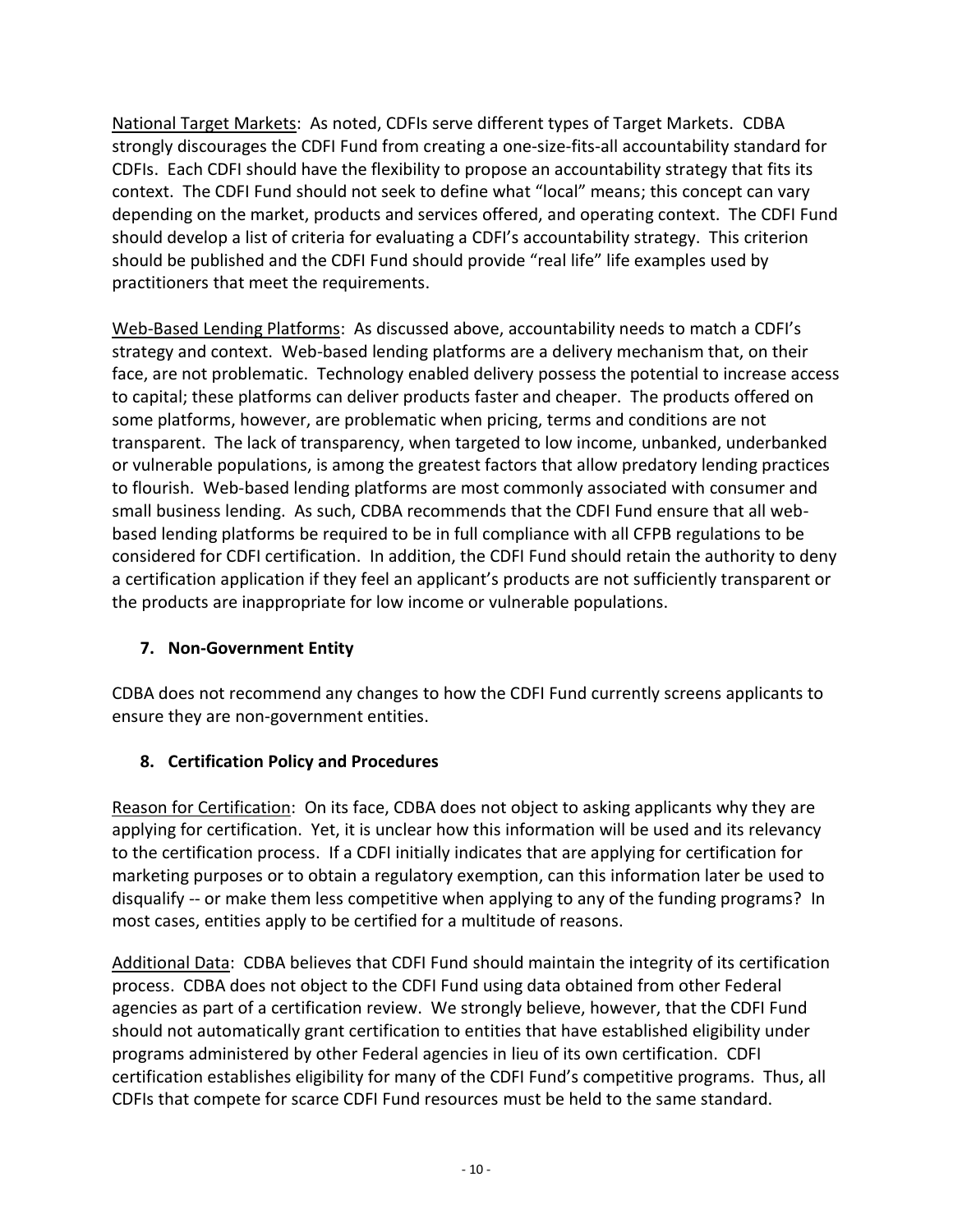Community Based: CDBA does not believe the CDFI Fund should attempt to define the phrase "community based" -- nor make it a requirement for CDFI certification. This phrase is a term of art commonly used by community development practitioners. CDFIs often define "community based" by the context of the market it serves. "Community based" is most commonly thought of as neighborhood focused, yet this describes only the more nascent portions of the CDFI industry.

As noted above, technology is rapidly delinking delivery of financial products and services from place. In the coming years, all CDFIs will be challenged to serve their customers in new ways and the scope of a "community" within the financial services sector will likely expand beyond the geographic, demographic and other boundaries that have traditionally defined community development. This, we strongly discourage the CDFI Fund from defining all CDFIs as "community based" and restricting their ability to respond to change.

Native CDFIs: CDBA recommends no change to the CDFI Fund's current policies allowing Native CDFIs to self-designate.

Multiple Entities: CDBA recommends that the CDFI Fund remain consistent with its current policy of requiring each entity seeking certification to meet the requirements independent of the activities of any affiliates or subsidiaries. Furthermore, we recommended that the "consolidated treatment" rule (12 USC 4701(b)(5)(B)) that is applicable to CDFI banks AND Bank holding companies should be applicable to all CDFIs. Specifically, this provision says that an entity can only qualify as a CDFI if all of its subsidiaries and affiliates can meet the primary mission test.

Bright-line Tests: CDBA does not recommend any additional "bright-line" thresholds to the certification tests beyond the standards already in place. As particularly noted in the Accountability Test discussion, the certification process should maintain a sufficient degree of flexibility to allow CDFIs to change as their markets evolve.

Start Ups: CDBA supports the CDFI Fund's current policy of only certifying entity that are operational and that have proven their lending, investment or service activities meets all of the CDFI tests. No changes in policy are recommended.

Other Recommendations: CDBA strongly encourages the CDFI Fund to seek greater alignment and consistency in definitions across all of its program applications (e.g. certification, BEA, CDFI Financial and Technical Assistance, New Markets Tax Credits) and reporting systems (e.g. AMIS, CIIS). Lack of consistency in definitions, applications and reporting systems increases costs and frustration for CDFIs participating in the CDFI Fund's programs. These definitions should be tailored by CDFI type, but consistent across all programs and systems.

In conclusion, the membership of CDBA fully appreciates the thoughtful consideration of the CDFI Fund and its staff in continuously seeking to improve the effectiveness of the CDFI